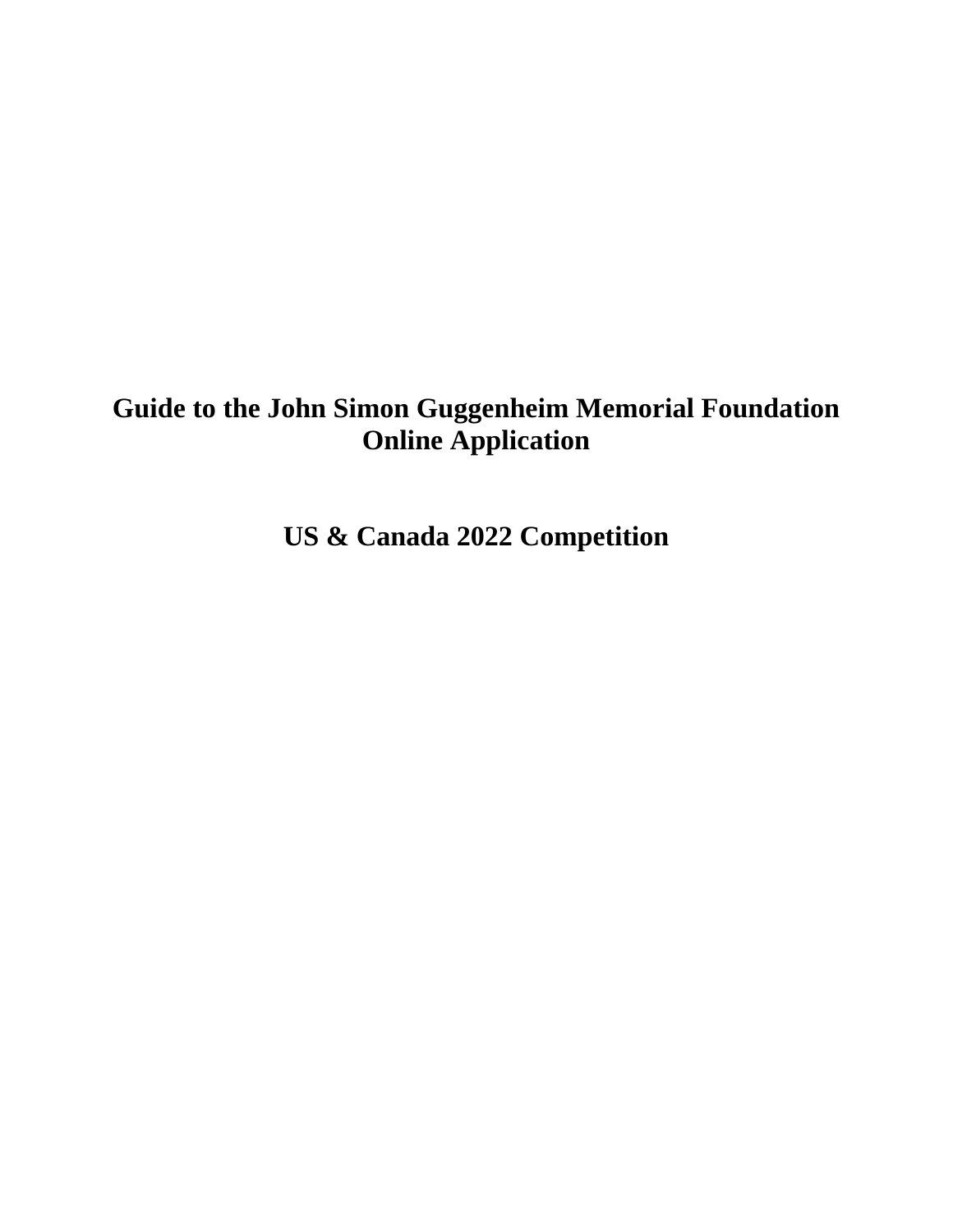# **TABLE OF CONTENTS**

| Guide to the John Simon Guggenheim Memorial Foundation Online Application | Page |
|---------------------------------------------------------------------------|------|
|                                                                           | 1    |
|                                                                           | 1    |
|                                                                           | 2    |
|                                                                           | 2    |
|                                                                           | 3    |
|                                                                           | 3    |
|                                                                           | 3    |
|                                                                           | 4    |
|                                                                           | 4    |
|                                                                           | 4    |
|                                                                           | 4    |
|                                                                           | 5    |
| Submitting (uploading) the three supporting documents                     | 5    |
|                                                                           | 6    |
|                                                                           | 6    |
| Types of work examples to submit                                          | 7    |
|                                                                           | 8    |
|                                                                           | 9    |
|                                                                           | 9    |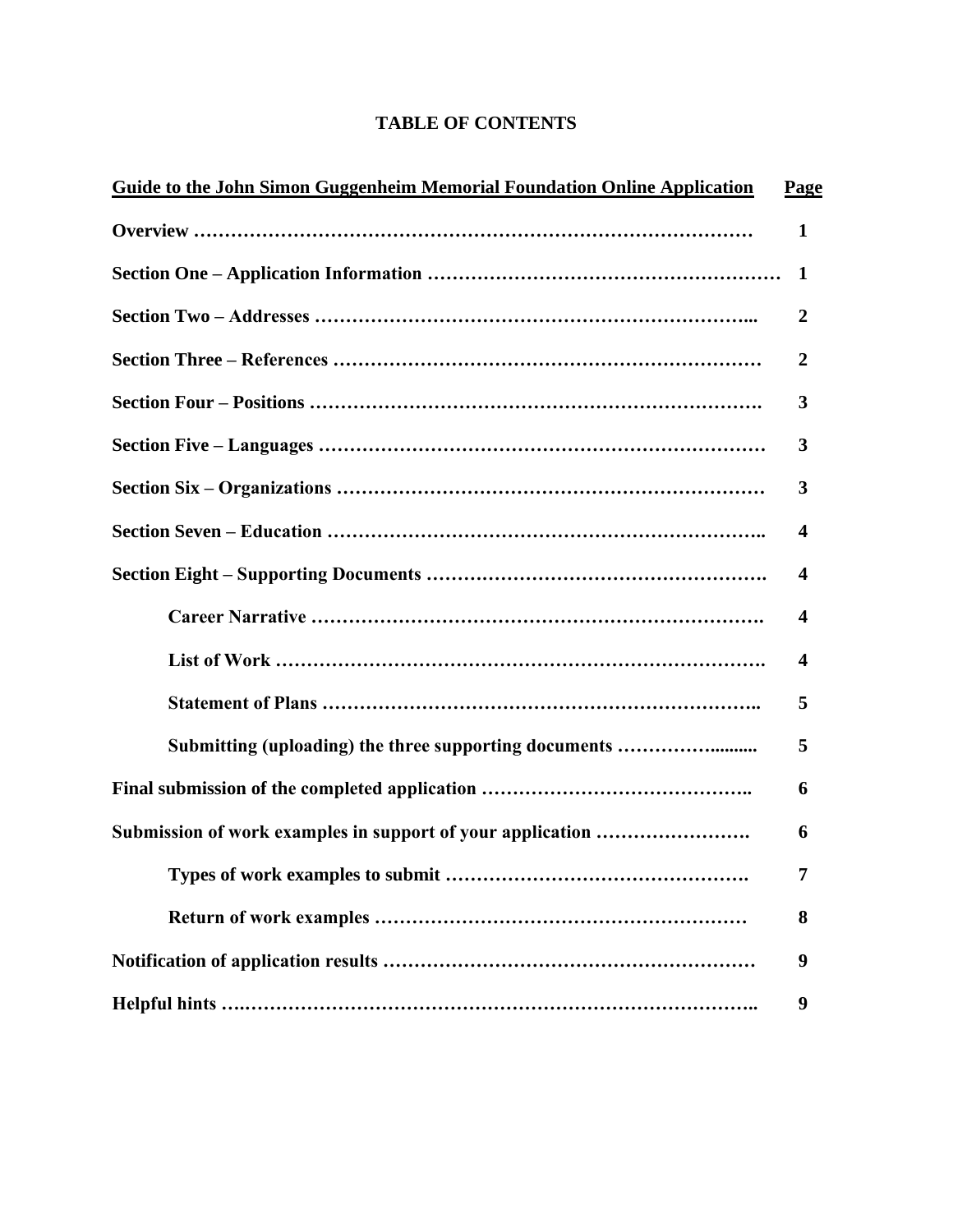# **Overview**

# **The competition is open only to citizens and permanent residents of the United States and Canada. All applicants must be citizens or permanent residents of the U.S. or Canada at the time of application.**

When you create your application account, you must provide the following data: your name, date of birth, place of birth, gender (optional) and citizenship. If you are not a native-born citizen of the U.S. or Canada, you must provide your permanent residency or naturalization information in the "Citizenship Note" field.

The application form, which is completed and submitted electronically, is composed of eight sections:

- Application Information
- Addresses
- References
- Positions
- Languages
- Organizations
- Education
- Supporting Documents

You may complete the various sections in any order you wish. You may return to any part of the application to make changes, if necessary, until you submit the completed application to the Foundation. When all the required information has been provided, you must submit the application by selecting the "Final Submit" button no later than the deadline, September 17. Applications received later than September 17 will not be accepted.

Please focus your application on one project only. Applications that attempt to span too many disparate disciplines or include too many objectives are less competitive than those that propose a balanced, focused goal.

An applicant proposing a co-authored or co-created project **must** submit a joint application along with the other person; that is, each person must submit a separate application, indicating on each application that you are applying jointly.

# **Section One – Application Information**

In this section of the application, you are required to enter information about your project: Project Title and Project Field(s).

If you have a personal website(s), you should enter the address (URL) in the Website field(s). Please make sure that you enter a valid web address (e.g., https://www.your-name.com) and not an email address (e.g., your-name@email.com).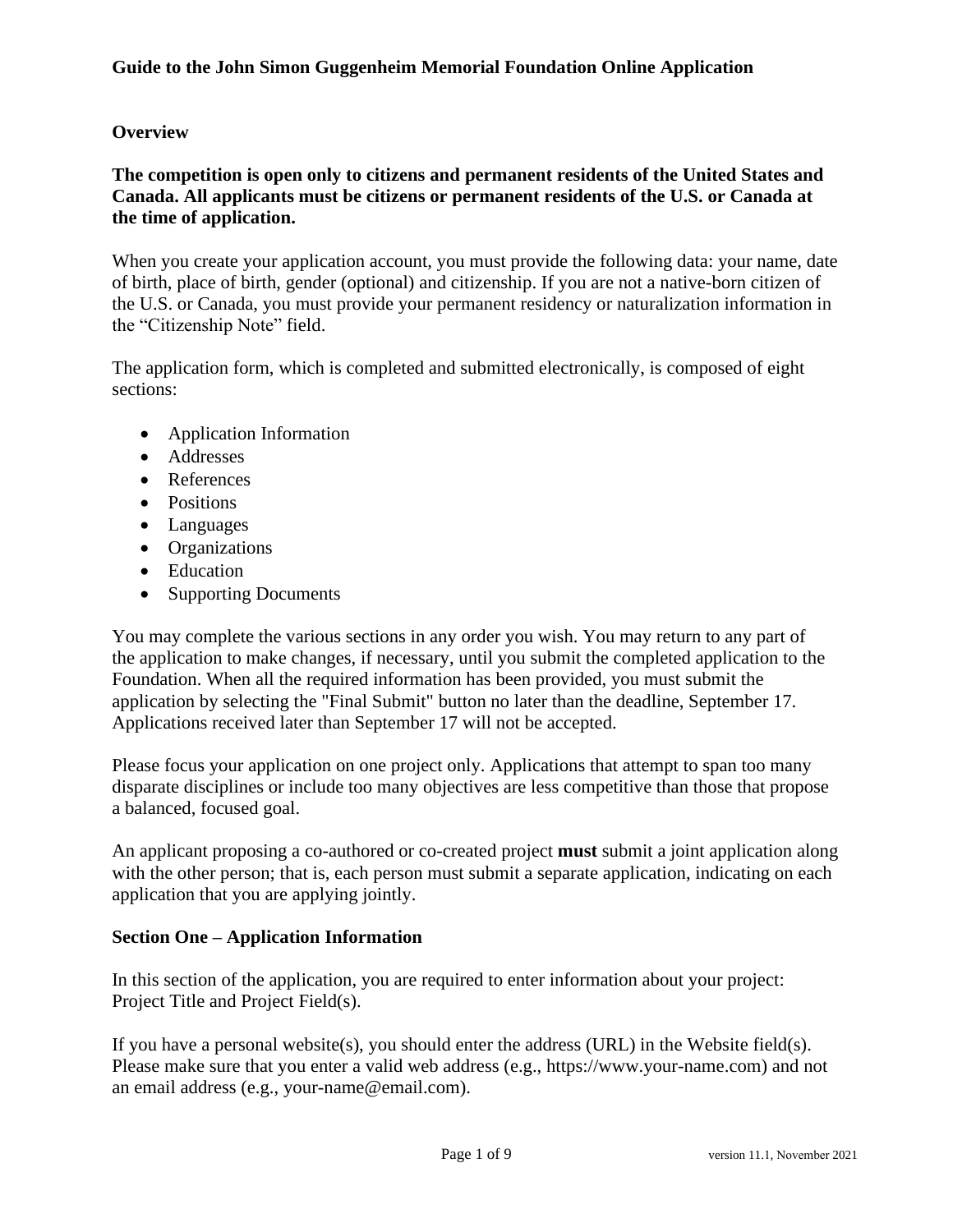Most applications are from individual applicants, but we do accept joint applications. **Joint applicants usually conceive of a project together and work equally on a project.** If they are awarded the Fellowship, both are named Fellows and share one award. If you are applying jointly with another applicant, enter the name of the person in the "Joint Applicant Name" field.

# **Please note that if two applicants are applying jointly, each person must submit a separate application, indicating on each application that you are applying jointly. We do not accept applications from more than two persons working together.**

An applicant will often work with others in the pursuit of their proposed projects. In those instances, the collaborative nature of the project is merely discussed in the statement of plans, and the applicant applies as an individual. However, if the nature of a project is such that there are two equal contributors to the project, it is likely that both individuals should apply jointly. If you have any questions regarding joint applications, please contact our program officer at [competition@gf.org.](mailto:competition@gf.org)

When you have finished entering the required information in this section of the application, make sure you indicate that it is complete by selecting the **Acknowledge** button.

# **Section Two – Addresses**

In this section of the application, you are required to provide your contact information: home address or office mailing address, email addresses, telephone numbers, etc. **Make sure you indicate whether your home or office is your preferred contact address.**

The Foundation will contact applicants only via email. To ensure that spam-filtering software does not block our emails, you should **add the Foundation's domains, @gf.org and @mail.gf.org, to your address book or approved list.**

Also, you are asked to provide the name and address information for an alternate contact – for example, a spouse, relative, friend, etc. We will only use this information to contact you in case we are unable to reach you via your home or office information. **Please do not enter your own name and contact information in this field.**

When you have finished entering the required information in this section of the application, make sure you indicate that it is complete by selecting the **Acknowledge** button.

# **Section Three – References**

In this section, you are asked to provide the names and contact information for four persons who are familiar with your work and can comment on your abilities, especially in relation to your project proposal. Those who are familiar with your recent work and can comment on the whole course of your career will make the best references. Individuals who have a business or financial interest in your work – such as dealers, agents, and editors – would not be the most impartial references to provide and would not be considered especially useful. Please request the permission of each person whom you list as a reference before so listing them. It is your responsibility, not the Foundation's, to ensure the accuracy of a reference's email or mailing address.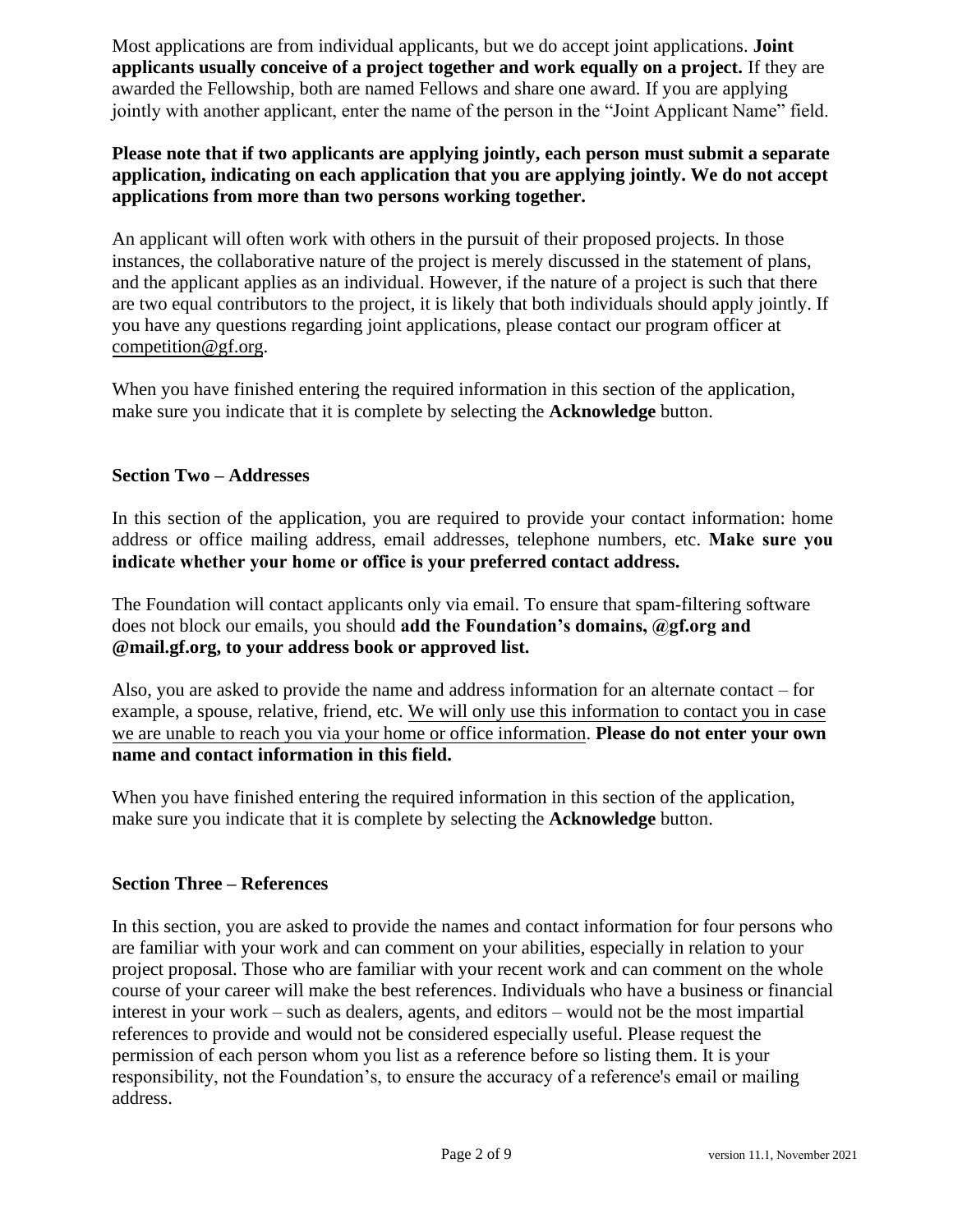**The Foundation will contact all references only via email.** Reference letter requests will be sent out on a rolling basis from late September to November as we process the applications in the competition. We do not accept reference letters from dossier services such as Interfolio.

To ensure that spam-filtering software does not block our emails to your references **you should instruct your references to add the Foundation's domains, @gf.org and @mail.gf.org, to their address books or approved lists.**

All statements by references to the Foundation are held in the strictest confidence. Consequently, you will not be contacted regarding the status of your references.

When you have finished entering the required information in this section of the application, make sure you indicate that it is complete by selecting the **Acknowledge** button.

# **Section Four – Positions**

In this section, you may provide information about positions you hold or have held in past years: i.e., your employment or job history. The list of positions need not be exhaustive, and may be professional, academic, administrative or business in nature. Free-lance work or selfemployment may be listed as well. If you have no positions to list, you may leave this section blank. If you hold an academic position, please list your job title in full as well as the name of the relevant academic department.

When you have finished entering whatever information you wish to provide, make sure you indicate that this section is complete (even if it's blank) by selecting the **Acknowledge** button.

#### **Section Five – Languages**

You may enter information about your foreign language skills and proficiency in this section of the application (for example, Spanish, French, Arabic, ASL, etc.). If you have no information to enter, you may leave this section blank.

When you have finished entering whatever information you wish to provide, make sure you indicate that this section is complete (even if it's blank) by selecting the **Acknowledge** button.

#### **Section Six – Organizations**

You may enter information about professional organizations, associations or societies of which you are a member. For example, if you have membership in an art society or learned society, enter the information. Do not put any job positions you have held in the Organizations section. If you are not a member of any type of professional organization, simply leave this section blank. Do not include social or casual memberships.

When you have finished entering whatever information you wish to provide, make sure you indicate that this section is complete (even if it's blank) by selecting the **Acknowledge** button.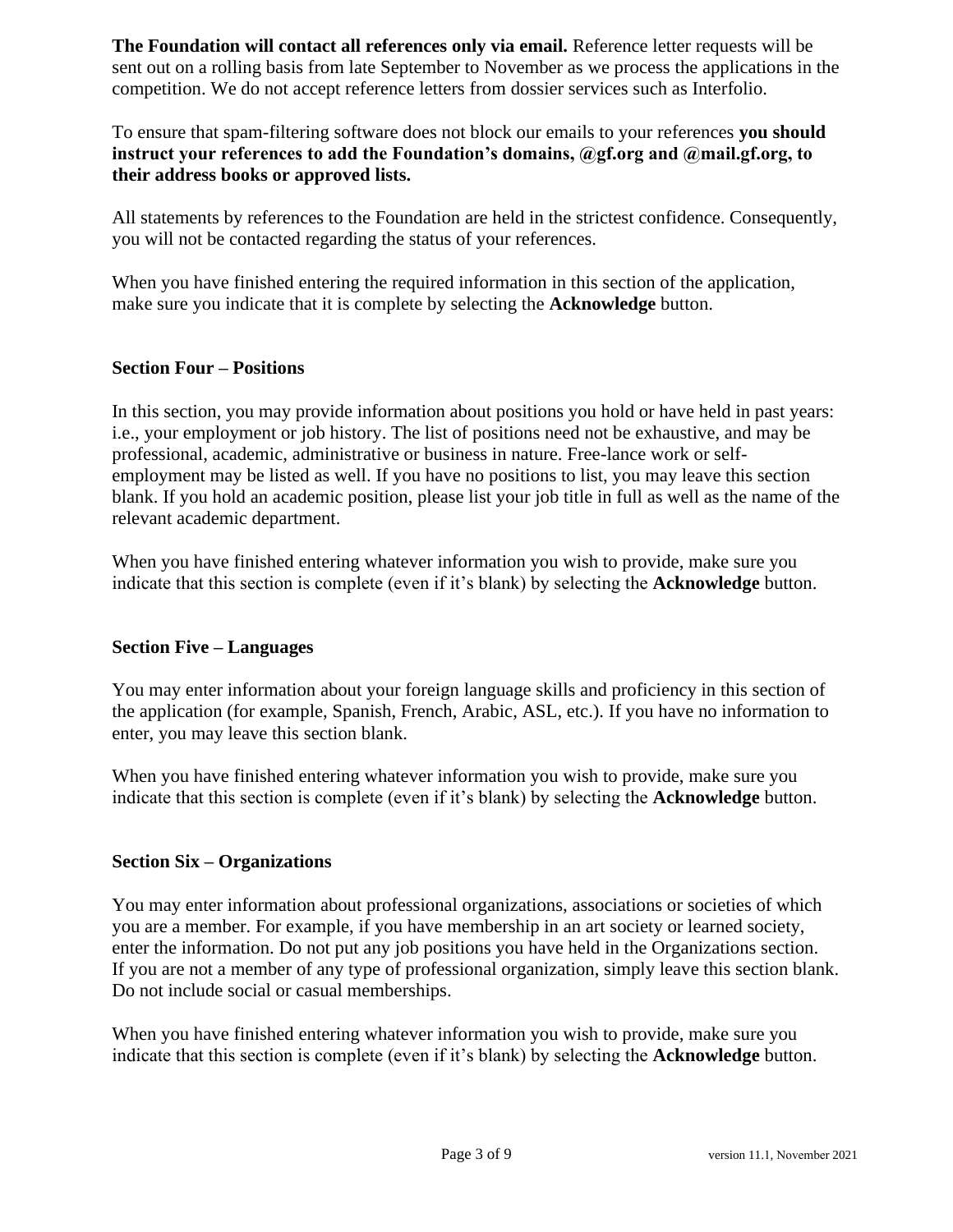# **Section Seven – Education**

Please provide information about your education history. When you have finished entering your data, make sure that you indicate that this section is complete by selecting the **Acknowledge** button.

#### **Section Eight – Supporting Documents**

You are required to submit three supplementary statements in PDF format:

- Career Narrative
- List of Work
- Statement of Plans

**Documents MUST be in PDF format, unsecured (not password-protected) and all pages should be Letter-Size (8.5" x 11") and in portrait orientation. The initial view for all three documents should be set to "Page Only" not "Bookmarks Panel and Page." Use only standard fonts (Arial, Times New Roman, Georgia, etc.). Font size should be 12-point. Line spacing and margin size for all documents are your choice. Please make sure that all scanned PDFs are in portrait orientation. A PDF document with a file size equal to or greater than 3 MB cannot be uploaded. You may wish to examine your documents' properties before you upload them.**

If you need assistance converting the supporting documents to PDFs, please consult the **Helpful hints** section of this guide on page 9.

#### Career Narrative

The **Career Narrative** is a brief prose account of your career, describing your previous accomplishments. Please do not substitute a resume. It should mention prizes, honors, and significant grants or fellowships that you have held or now hold, showing the grantor and the inclusive dates of each award. There is no page limit for the career narrative; however, most are no more than three to four pages in length.

#### List of Work

# The **List of Work** is a chronological, comprehensive list of your work. **It is NOT the list of work examples that you may be later submitting in support of your application.**

If you are a scholar, scientist, or writer, the list should reflect your publications. For books, please provide exact titles, names of publishers, and dates and places of publication. Playwrights should also include a list of productions. **Scholars and scientists may provide hyperlinks to listed publications.**

If you are an artist or photographer, please include a chronological list of exhibitions or shows (citing dates and places), as well as a list of collections in which your work is represented. Forthcoming shows may also be mentioned. Work exhibited on websites and blogs alone does not constitute a sufficient record of accomplishment for our competition.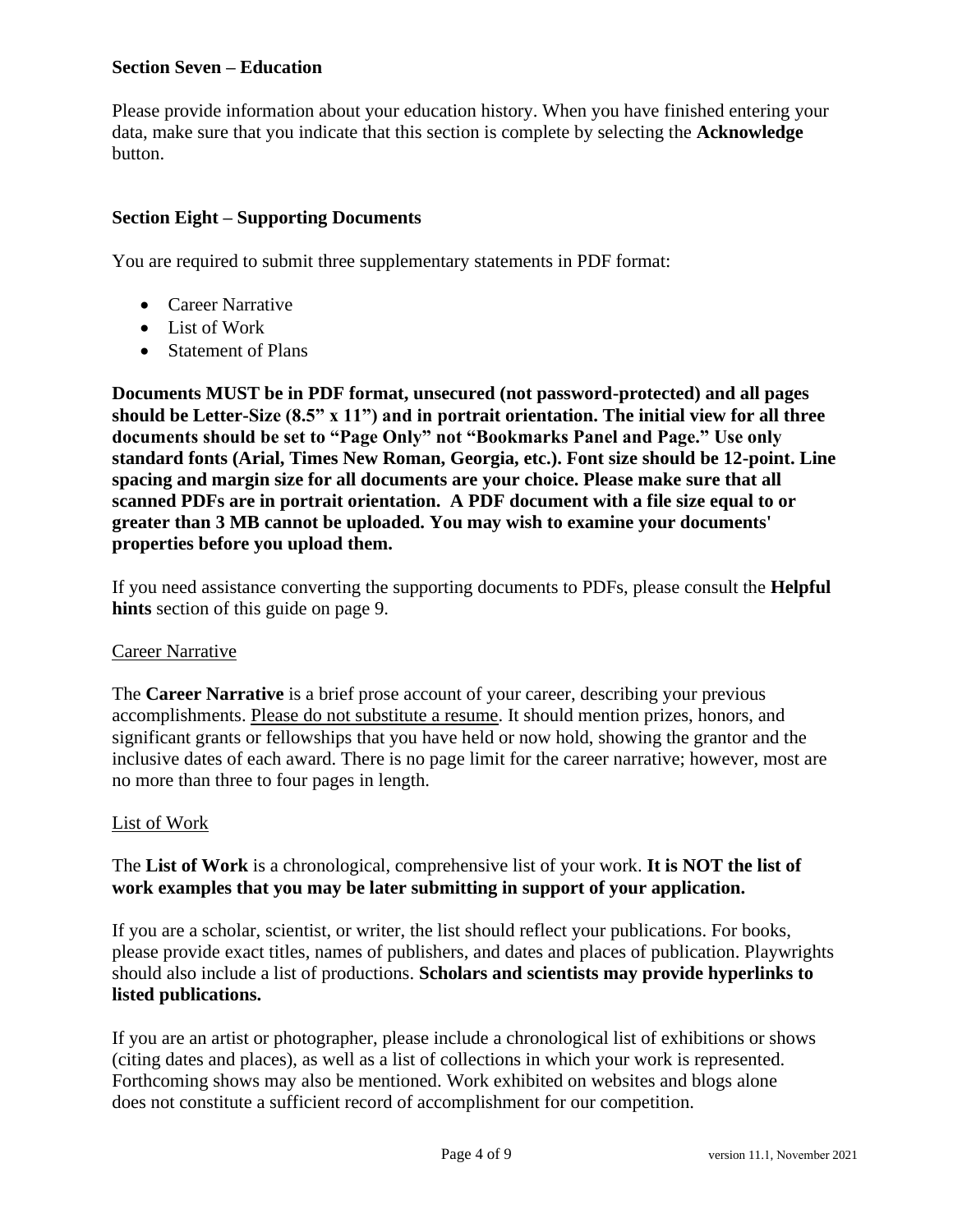Choreographers should submit a list of performances, including locations and dates.

Composers should submit a chronological list of compositions, citing titles and dates; a list of your published compositions, citing the names of publishers and the dates of publications; and a list of recordings. First public performances should also be listed, giving names of performers and dates.

Film or video makers should submit a chronological list of films and/or videos, citing titles and dates of completion, and dates and places of major public showings of each.

# **Statement of Plans**

The **Statement of Plans** is a concise description of the project you plan to work on during the Fellowship period. Applicants in science or scholarship should provide a detailed, but concise, plan of research, not exceeding three pages in length. Please note that, although it is common for scientific proposals to be written in first-person plural, we ask that the statement of plans be written in first-person singular. It should also be clear that the proposed project is indeed an individual initiative, and not a group-authored project. **Group projects will not be considered.**

Applicants in the arts should submit a brief statement of plans describing the proposed artistic project, not exceeding three pages in length.

Financial considerations do not play a part in our evaluations, and applicants should not include a budget in the statement of plans. When candidates are selected as Fellows, they are then asked to submit budget information for their projects.

In making our inquiries on your behalf, we make available to each person you name as reference only a copy of your Statement of Plans; consequently, the document must be *self-contained*. (The Statement of Plans is the only part of the application that is made available to references and should not require any additional information or attachments sent along with it to be understood, hence, self-contained.)

#### Submitting (uploading) the three supporting documents

As mentioned above, the three supporting documents must be in PDF format in order to be uploaded to your application. **It is required that you submit all three documents.** Applications missing documents will not be processed. The instructions on how to upload the documents are as follows:

1. Select **Browse** (or, **Choose File,** depending on your specific browser) to locate each of the PDF documents you wish to submit.

2. When you have selected the PDF documents select **Upload Files** to save the documents with your application.

Lastly, when you have uploaded all three of your supporting documents, make sure that you indicate that this section is complete by selecting the **Acknowledge** button.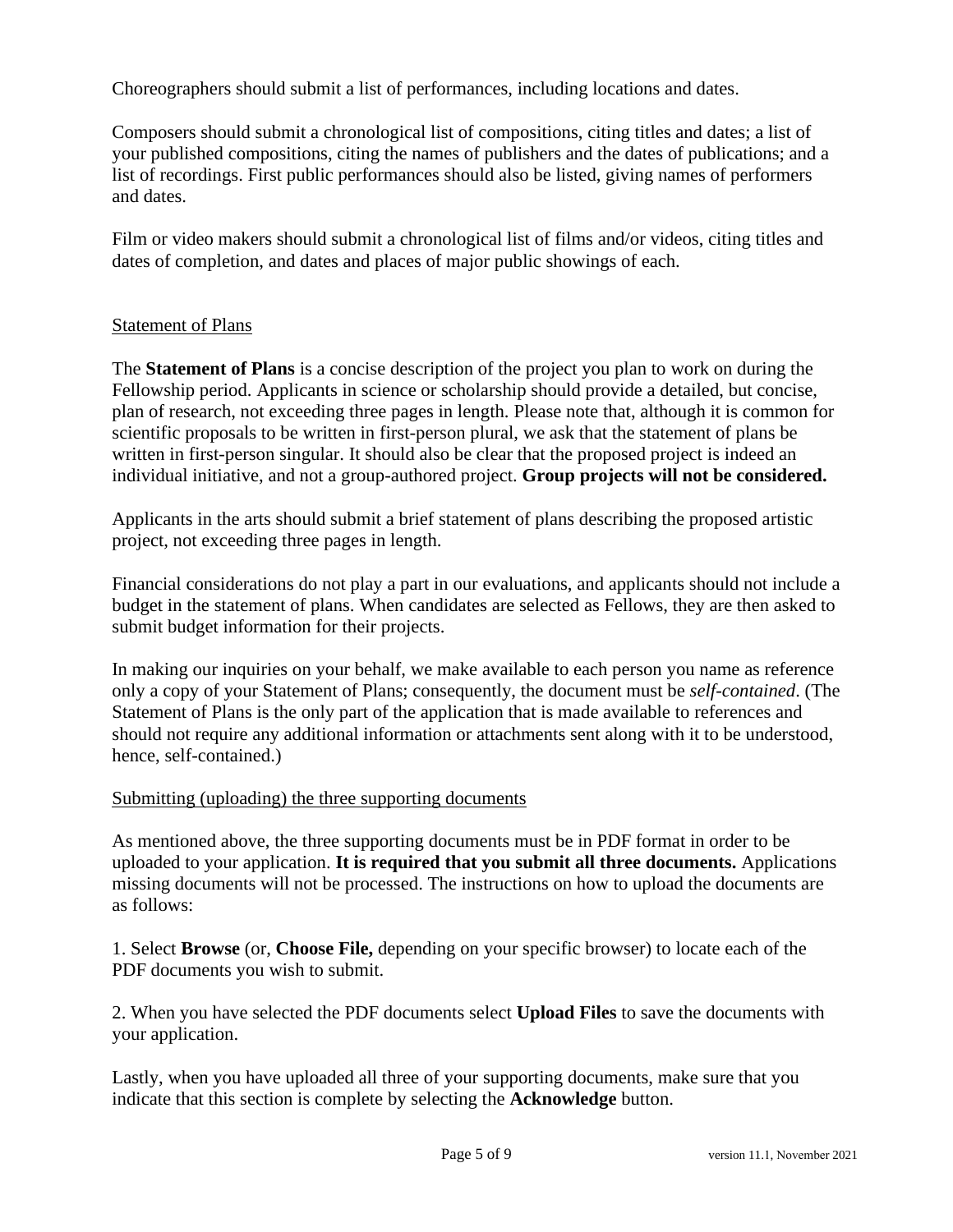# **Final submission of the completed application**

When you have completed and acknowledged all eight sections of the application, you will be ready to submit your application to the Foundation for consideration. Acknowledged sections are indicated by small check marks next to the section names on your application's home page.

If a section is not acknowledged, enter the section, and acknowledge it. If you are unable to acknowledge the section, you have most likely missed filling out a required data field. If there is a required data field that must be completed but is not applicable, you may enter "none," "n/a" or "NA." Non-required data fields may be left blank.

Submit your completed application by accessing the Review and Submit section. Read the text and acknowledge that you have reviewed your application for accuracy, then click the **Final Submit** button. If you would like a PDF copy of your application, you can download it in this section. (Note that this PDF copy of your application will not include the three supporting documents, which you presumably should already have in your possession.)

# **Submission of work examples in support of your application**

After your application is submitted, you may also receive a separate email later with instructions about when to submit examples of your work. **Please do not submit work examples until you receive these further instructions.**

- Applicants in science need not submit examples of their work.
- Applicants in scholarship should submit examples of previous work, following the procedures described below.
- Applicants in all the arts **must** submit examples of previous work in order for their applications to receive full consideration by our advisers. **If you do not submit examples, you will not receive consideration.**

Our email regarding submission of examples will instruct you to log in to our **Work Example Submission** webpage. **Follow the directions on the webpage to upload the digital files and/or links that you are submitting in support of your application.**

Applicants for the 2022 competition should submit all work samples to the Foundation no later than December 13, 2021.

After you final-submit your work examples, you will receive an email confirmation listing the work examples that you submitted.

If you do not receive an acknowledgment of the receipt of your submitted work within a reasonable time, please contact the Foundation at competition  $@gf.org$ .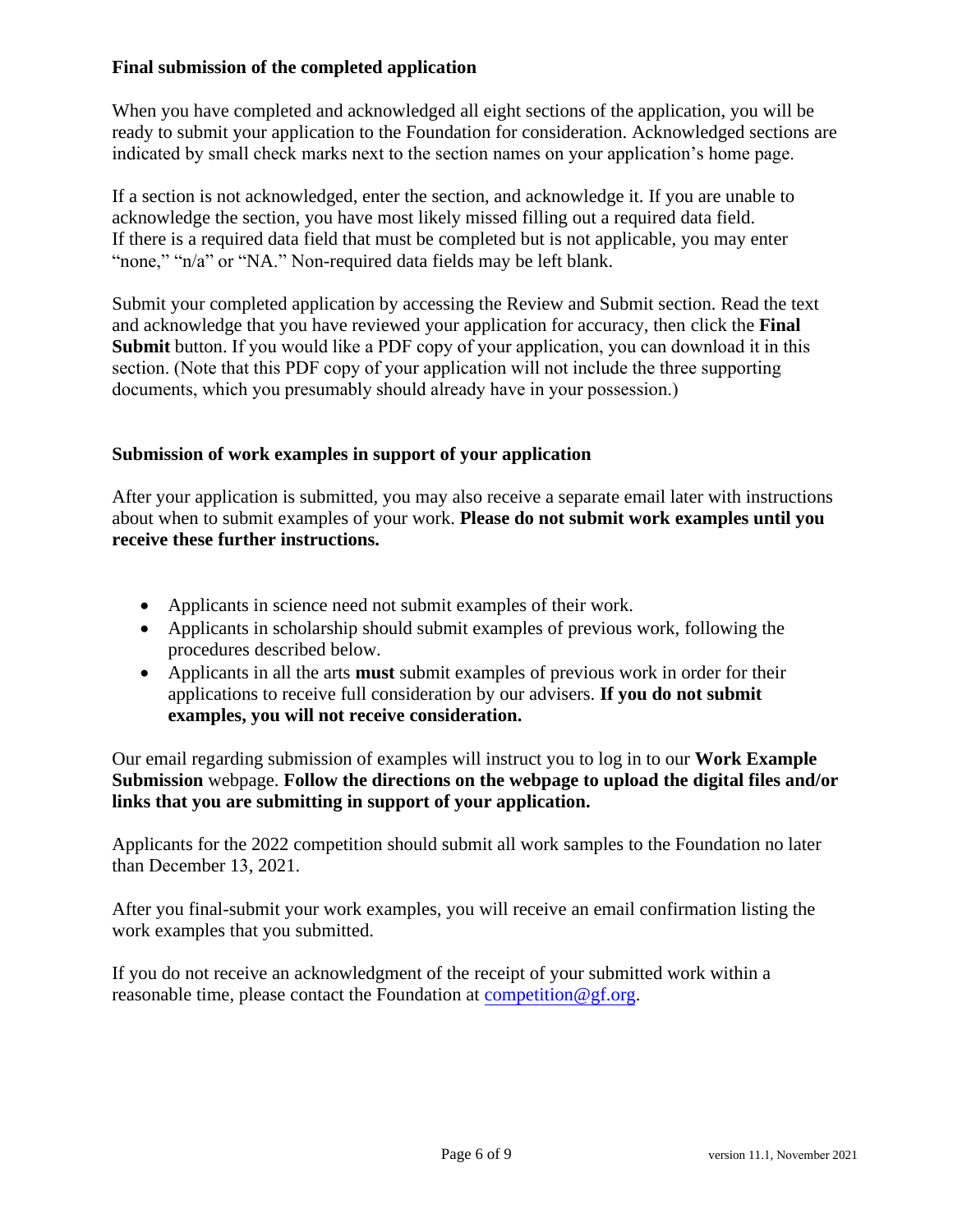# **Types of work examples to submit**

Recent work is generally the most pertinent. Applicants who are not directly covered in the following categories should follow the procedure outlined for the category closest to their own.

You should not exclusively submit examples that are co-created, co-directed, etc., unless you are applying jointly with another person. For us to properly evaluate your application as an individual artist, writer or scholar, most of your submitted work examples should not be jointly created works.

**Painters, sculptors, and graphic artists** should submit no more than twenty digital images of recent works (e.g., from the last five years). You may include different views of individual pieces if you wish. (Please note that separate images showing different views of an individual piece all count towards the twenty-image limit.) Each image should be in JPEG or PNG format.

**We prefer the images to be uploaded in descending chronological order, that is, from most recent to the oldest work, but this is not mandatory.** For example, photographers who prefer their images to be viewed in a certain order should upload the images in the sequence that they wish them to be viewed.

**Installation or new media artists** may submit samples as digital files or online links (follow instructions below for film and video makers).

All applicants in fine arts and photography should have a substantial record of gallery exhibitions to their credit, and a substantial list of collections in which their work is represented.

**Poets, playwrights, screenwriters, scholars and writers of fiction and general nonfiction** must submit examples of **published books** in **PDF format**; **do not submit journal articles, edited volumes, book chapters or essays**. Submit no more than three different titles. **Playwrights and screenwriters are permitted to submit unpublished manuscripts (in PDF format) since plays and screenplays are not always published.** Published writing not regarded as appropriate includes self-published works, publications for which the author has paid, and publications by publishers who do not engage in a process of critical review of submitted work. In addition, genre work (e.g., mysteries, romance, fantasy, etc.) is considered not competitive. We do not consider children's or young adult books.

For all writers, if you have mainly published in periodicals, or on websites, it might be premature for you to apply here at this stage of your career, given the rigorous nature of our competition.

**Theatre or performance artists** may submit videos of your work via online links or digital files (follow instructions below for film and video makers).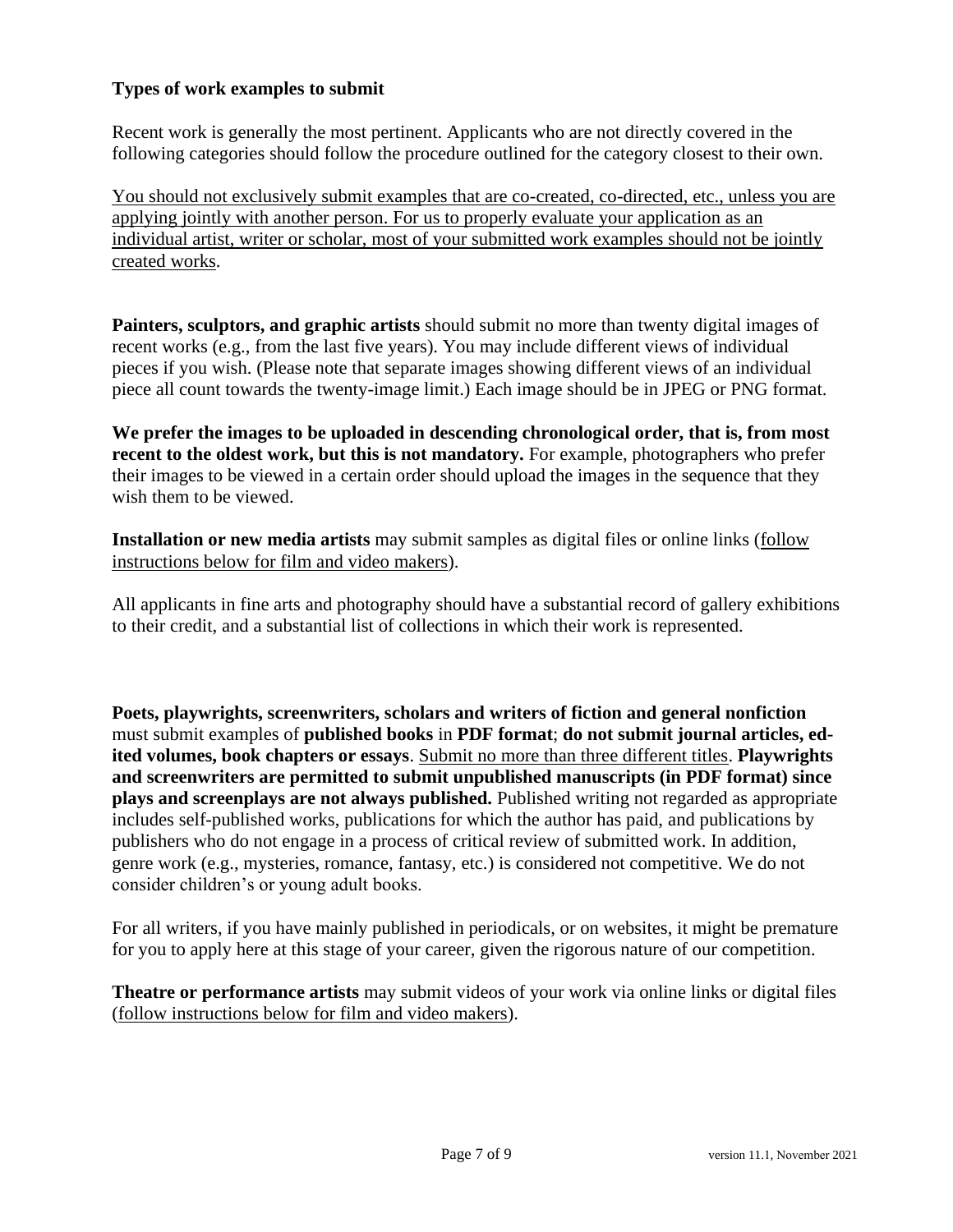**Composers** may submit three recent full-length works as digital files or online links, along with accompanying PDF scores if the compositions are notated. Whenever possible, the scores and the recordings should be for the same works.

**Photographers** should submit no more than twenty digital images (follow the same instructions above for painters, sculptors and graphic artists). Photographers may also submit photography books as PDF files (no more than three separate titles).

**Film and video makers** should submit no more than three films or video works as digital files or online links. You should not exclusively submit examples that are co-created, co-directed, etc. unless you are applying jointly with another person. **Subtitles should be provided for all non-English language films**.

While film or video excerpts are acceptable submissions, we strongly encourage applicants to submit full-length works whenever possible. **Trailers should not be submitted.** If there are specific cue points in the work that you would like the jury to view, you can provide that information when you register the work online.

**Choreographers** should submit no more than three examples of choreographic works, as digital files or links, following the same instructions above for film and video makers.

\*\*\*\*\*\*\*\*\*\*\*\*\*\*\*\*\*

**At the conclusion of the competition, the digital files will be discarded.**